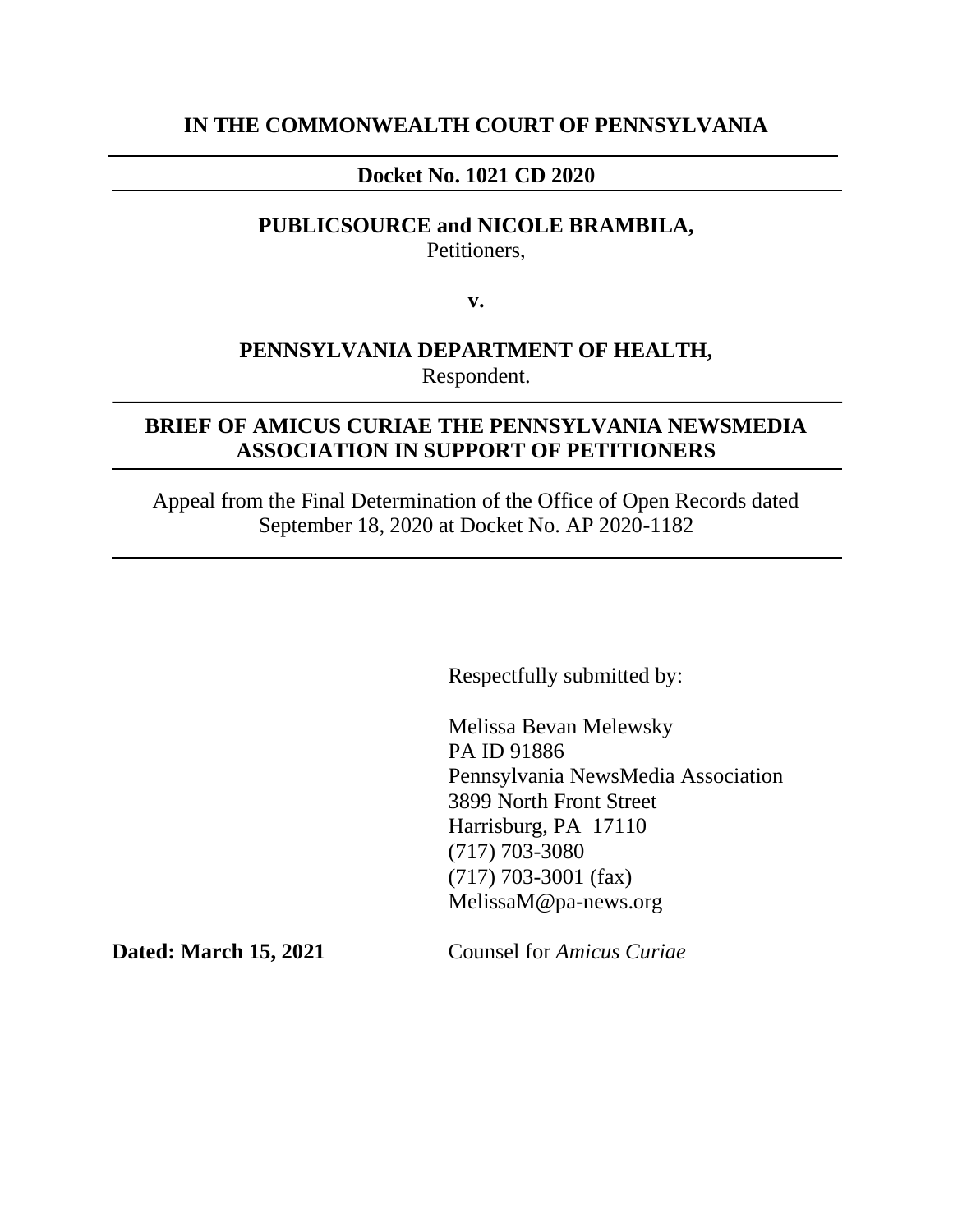# **TABLE OF CONTENTS**

| $\mathbf{I}$ . | The Right to Know Law must be construed to provide maximum access                                                            |
|----------------|------------------------------------------------------------------------------------------------------------------------------|
| II.            | The information requested in this case is "aggregated data" and DOH's                                                        |
| III.           | The RTKL requires agencies to provide records in the manner in                                                               |
| IV.            | The Court should expand the record or remand the case to the Office<br>of Open Records for further evidentiary proceedings11 |
|                |                                                                                                                              |
|                |                                                                                                                              |
|                | Certificate of Compliance (UJS Public Access Policy)17                                                                       |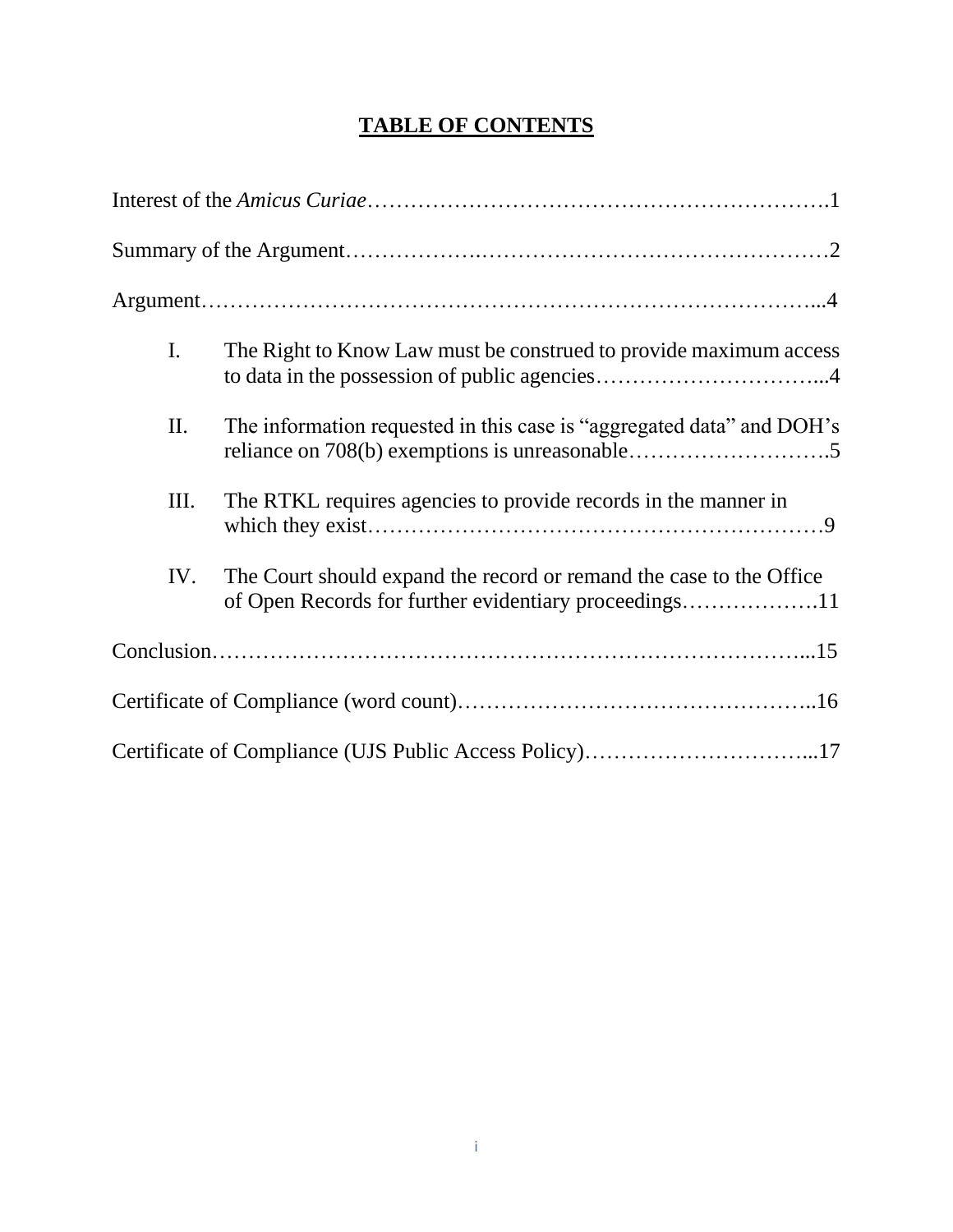# **TABLE OF AUTHORITIES**

## **Statutes**

| <b>Cases</b>                                                                     |
|----------------------------------------------------------------------------------|
| Allegheny County Dept. of Admin. Services v. A Second Chance, Inc., 13 A.3d      |
|                                                                                  |
|                                                                                  |
| Bowling v. Office of Open Records, 990 A.2d 813, 824 (Pa. Commw. Ct.             |
|                                                                                  |
|                                                                                  |
|                                                                                  |
|                                                                                  |
| Gingrich v. Pa. Game Comm'n, 2012 Pa. Commw. Unpub. LEXIS 38 (Cmwlth. Jan.       |
|                                                                                  |
|                                                                                  |
|                                                                                  |
|                                                                                  |
| Kutztown Univ. of Pa. v. Bollinger, 217 A.3d 931, 2019 Pa. Commw. Unpub.         |
|                                                                                  |
|                                                                                  |
| Levy v. Senate of Pennsylvania, 65 A.3d 361, 381 (Pa. 2013)4-5                   |
|                                                                                  |
|                                                                                  |
|                                                                                  |
| Office of Dist. Att'y of Phila. v. Bagwell (Phila. DA), 155 A.3d 1119, 1130 (Pa. |
|                                                                                  |
|                                                                                  |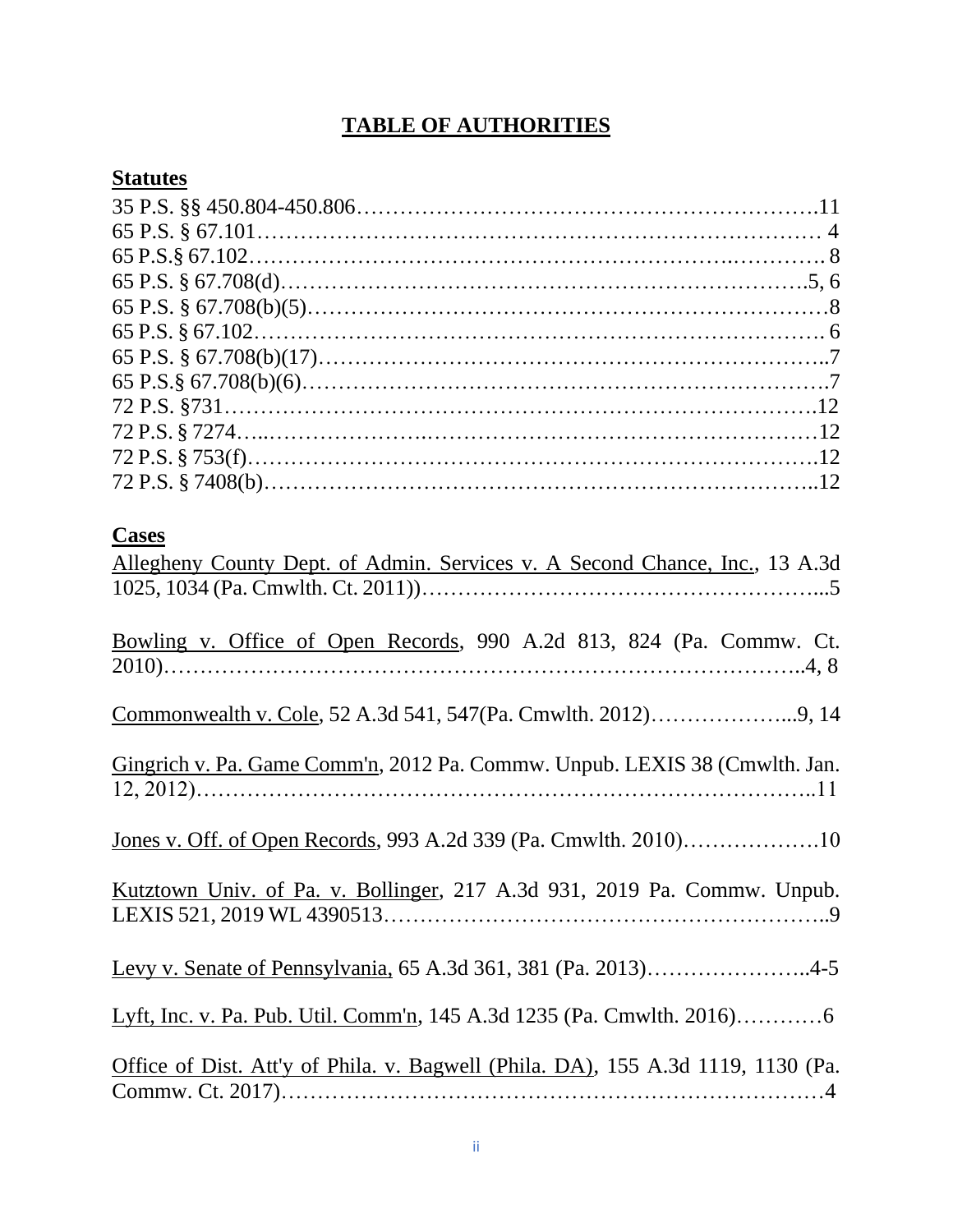| Pa. Dep't of Revenue v. Wagaman, 2021 Pa. Commw. LEXIS 162 (Cmwlth. Feb. |  |  |  |
|--------------------------------------------------------------------------|--|--|--|
|                                                                          |  |  |  |

# **Administrative Decisions**

| Hoyer v. York County, OOR Dkt. AP 2019-1692, 2019 PA O.O.R.D. LEXIS |  |  |  |  |  |  |
|---------------------------------------------------------------------|--|--|--|--|--|--|
|                                                                     |  |  |  |  |  |  |
|                                                                     |  |  |  |  |  |  |

|  | Kerr v. North Huntingdon Twp., OOR Dkt. AP 2014-1080, 2014 PA O.O.R.D. |  |  |  |  |
|--|------------------------------------------------------------------------|--|--|--|--|
|  |                                                                        |  |  |  |  |

## **Other**

Centers for Disease Control Website https://gis.cdc.gov/grasp/fluview/fluportaldashboard.html.....................................13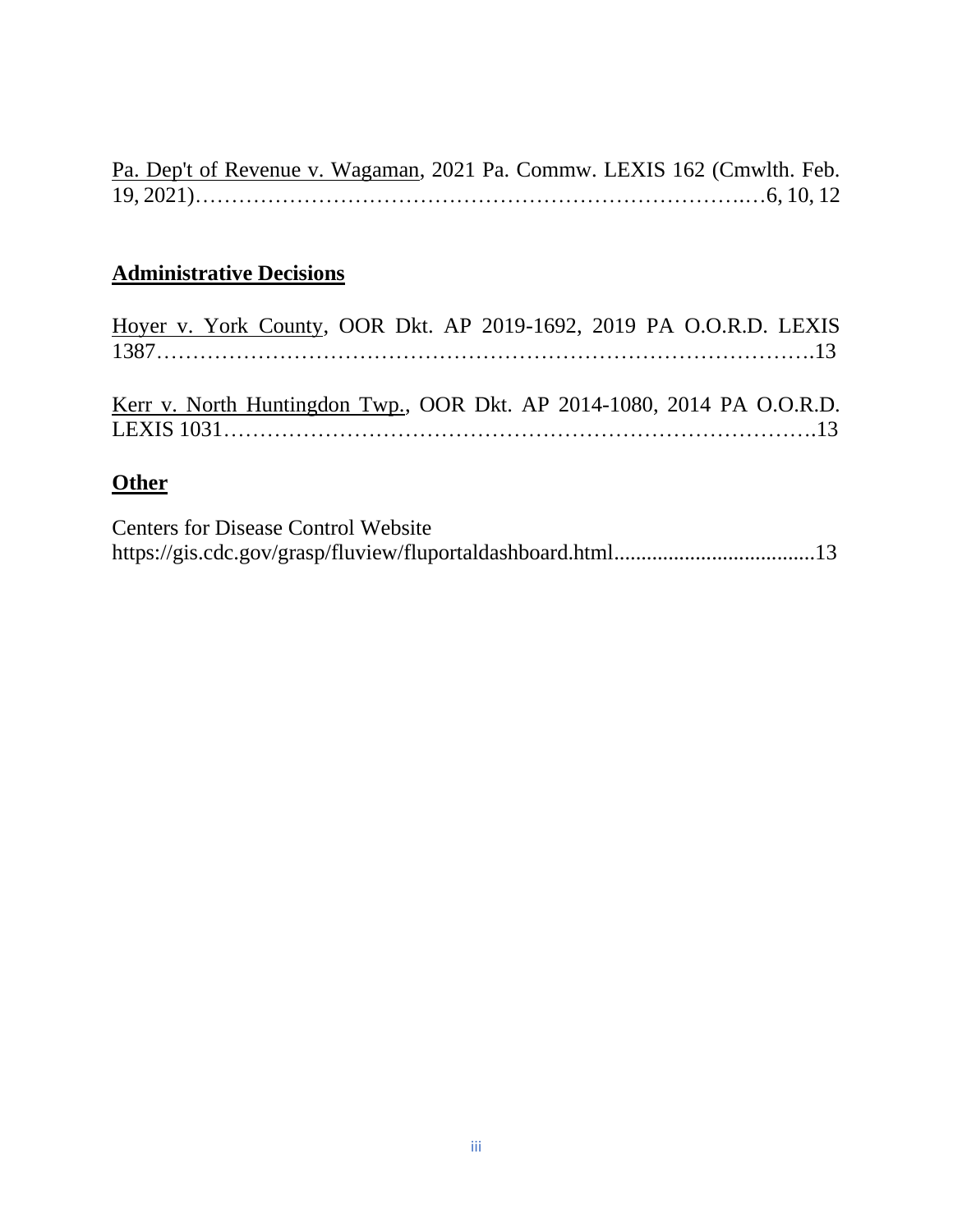#### **INTEREST OF** *AMICUS CURIAE*

The Pennsylvania NewsMedia Association ("PNA") is a Pennsylvania nonprofit corporation with its headquarters located in Harrisburg, Pennsylvania. The Association represents the interests of over three hundred (300) daily and weekly print and digital news organizations and other media organizations across the Commonwealth of Pennsylvania, in ensuring that the press can gather information and report to the public. A significant part of the Association's mission is to defend the media's statutory rights of access to public records in Pennsylvania.

The present case raises important issues regarding public access to records under Pennsylvania's Right to Know Law, including the nature and extent of access to aggregated data. The final determination below negatively impacts the public's ability to access raw data and electronic records in the possession of government agencies.

*Amicus* seeks to participate pursuant to Rule 531 of the Pennsylvania Rules of Appellate Procedure to stress the legal and policy considerations that mandate an interpretation of the Right to Know Law in favor of public access and consistent with the law's expanded access provisions governing aggregated data.

No party, person or entity other than the PNA financed or authored this brief.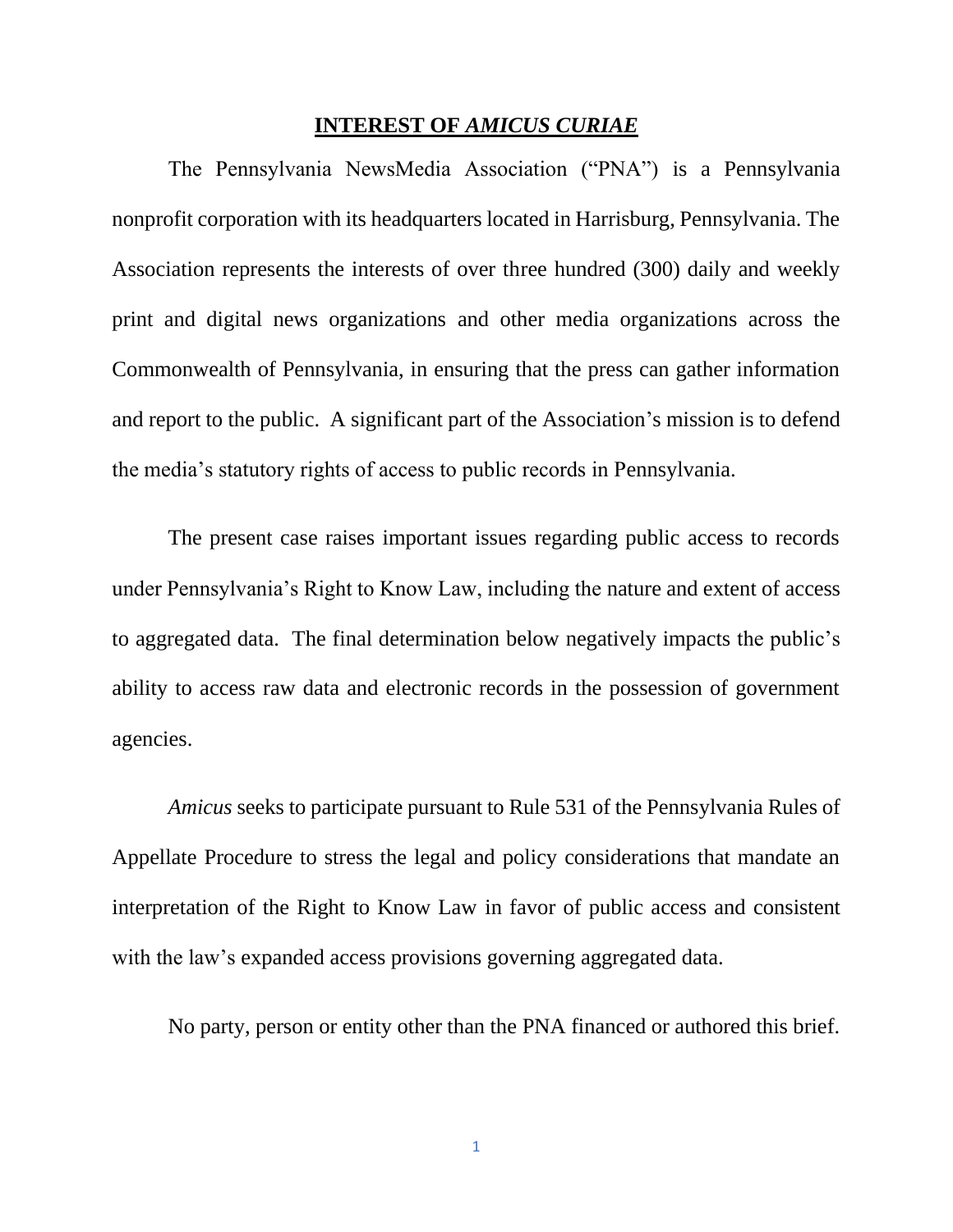#### **SUMMARY OF THE ARGUMENT**

The Right to Know Law ("RTKL") is remedial legislation intended to increase public access to government records and in turn, provide accountability to an informed, actively involved citizenry. In passing the RTKL, the General Assembly recognized that government functions best when it is aided by and accountable to a fully and accurately informed citizenry. In recognition of the law's intent, the presumption of access guarantees that records held by government agencies are presumed public and must be provided, unless an applicable exemption applies. The presumption of access and the remedial nature of the law are negatively impacted if agencies are permitted to condition access to aggregated data based on the agency's discretionary timetable for it use. The RTKL is clear: the presumption of access attaches to records at the moment of creation or receipt by agency and an agency must provide access to information in the same form in which it is available to agency personnel at the time of the request.

Further, the law provides expanded access to aggregated data like the records requested in this case. Most of the exemptions in the RTKL do not apply to aggregated data. On the contrary, the law provides expanded access to this category of information because it does not present the same issues that accompany nonaggregated information. The Right to Know Law, and its exemptions, must be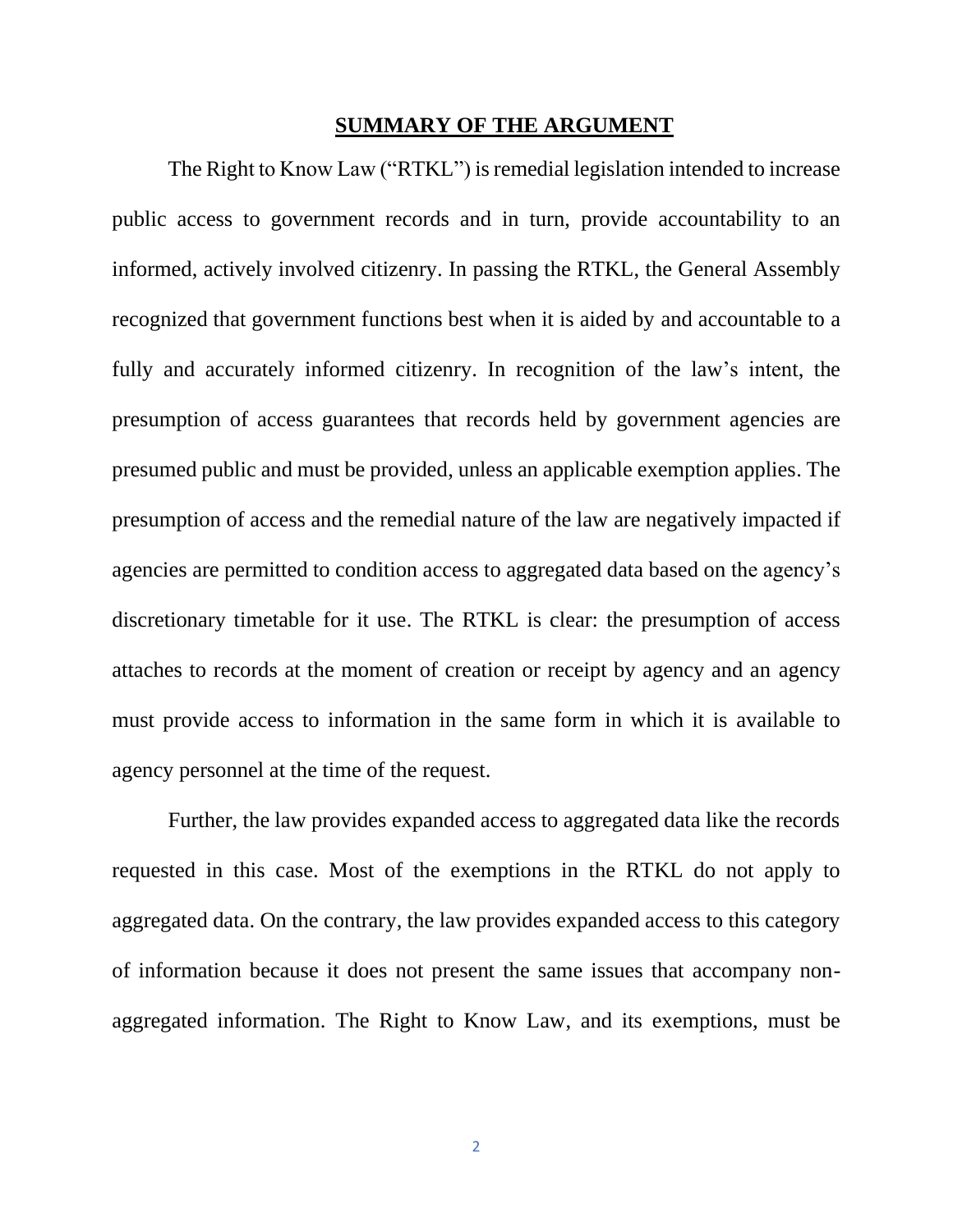interpreted consistent with its remedial intent and with the statute's plain language providing expanded access to aggregated data.

Additionally, the law must be construed in a manner that allows the public to access and utilize aggregated data in the same manner as government agencies. The law is clear that public information must be provided in the format in which is available to agency personnel, which puts the public on equal footing in understanding the information and obtaining accountability for its use. The fact that an agency makes multiple uses of information on various timelines cannot prejudice the public's ability to obtain the information in accordance with the presumption of access enshrined in the law.

Finally, the Right to Know Law requires a full and accurate evidentiary record in order to preserve the cornerstones and fundamental remedial nature of the law. The record in this case contains contradictory information presented by the Department of Health. Accordingly, the Court should expand the record or remand for further proceedings before the Office of Open Records.

3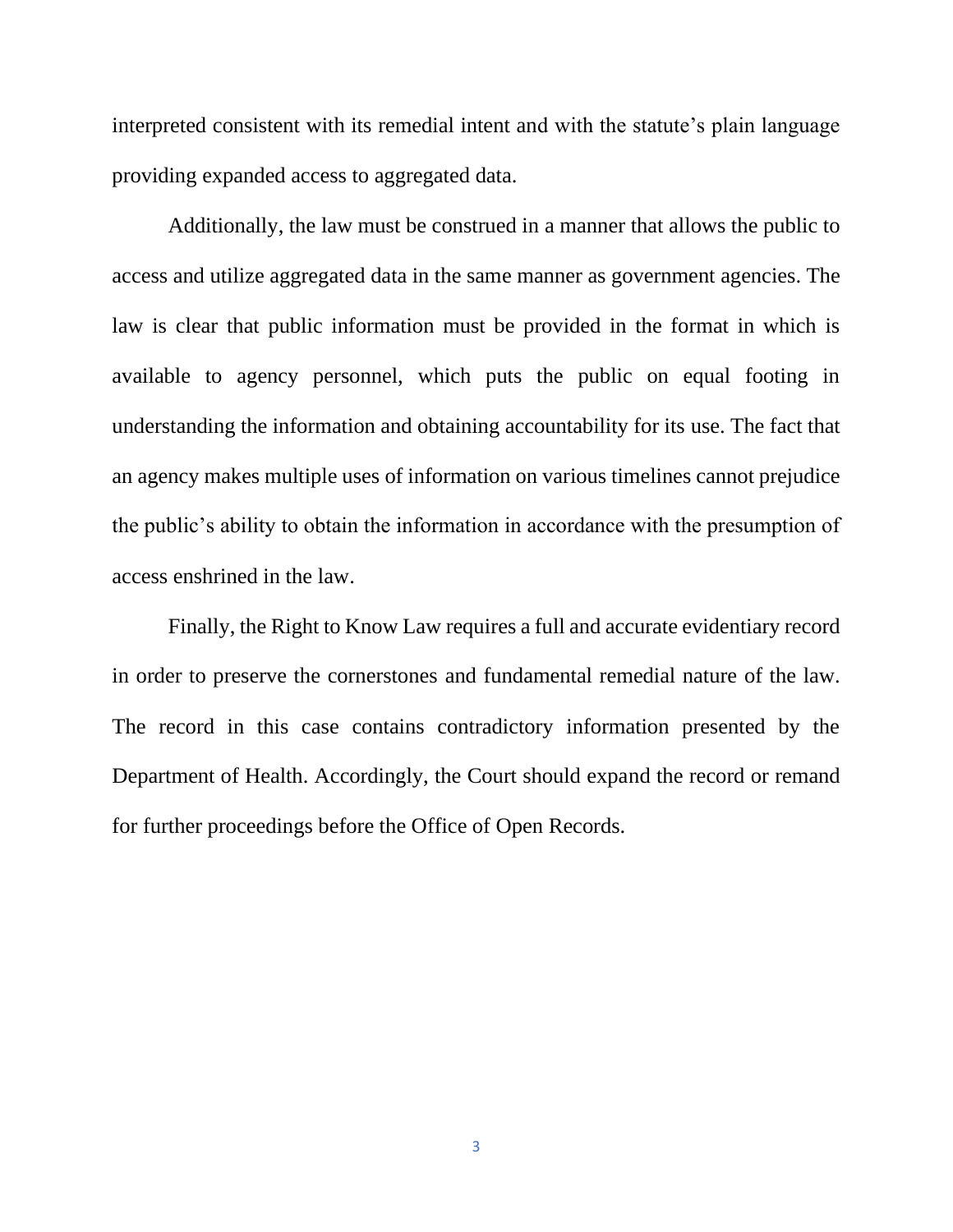### **ARGUMENT**

Initially, *Amicus* notes that it fully supports the legal arguments put forth by the Petitioners in the Principal Brief and limits its participation to the issues addressed below in compliance with the underlying intent of Pa.R.A.P 531.

I. The Right to Know Law must be construed to provide maximum access to data in the possession of public agencies.

The Right to Know Law<sup>2</sup> (RTKL) was enacted as remedial legislation intended to improve public access and accountability in the Commonwealth. Bowling v. Office of Open Records, 990 A.2d 813, 824 (Pa. Commw. Ct. 2010) (*en banc*), aff'd, 621 Pa. 133, 75 A.3d 453 (Pa. 2013) (holding RTKL "is remedial legislation designed to promote access to official government information in order to prohibit secrets, scrutinize the actions of public officials, and make public officials accountable for their actions ...."); *see also* Office of Dist. Att'y of Phila. v. Bagwell (Phila. DA), 155 A.3d 1119, 1130 (Pa. Commw. Ct. 2017) ("the RTKL is remedial in nature ... ").

Pennsylvania appellate Courts have also recognized that provisions of the RTKL evidence:

"a legislative purpose of expanded government transparency through public access to documents. The Commonwealth Court has aptly recognized that courts should liberally construe the RTKL to effectuate its purpose of promoting "access to official government information in

<sup>2</sup> 65 P.S. § 67.101, *et seq.*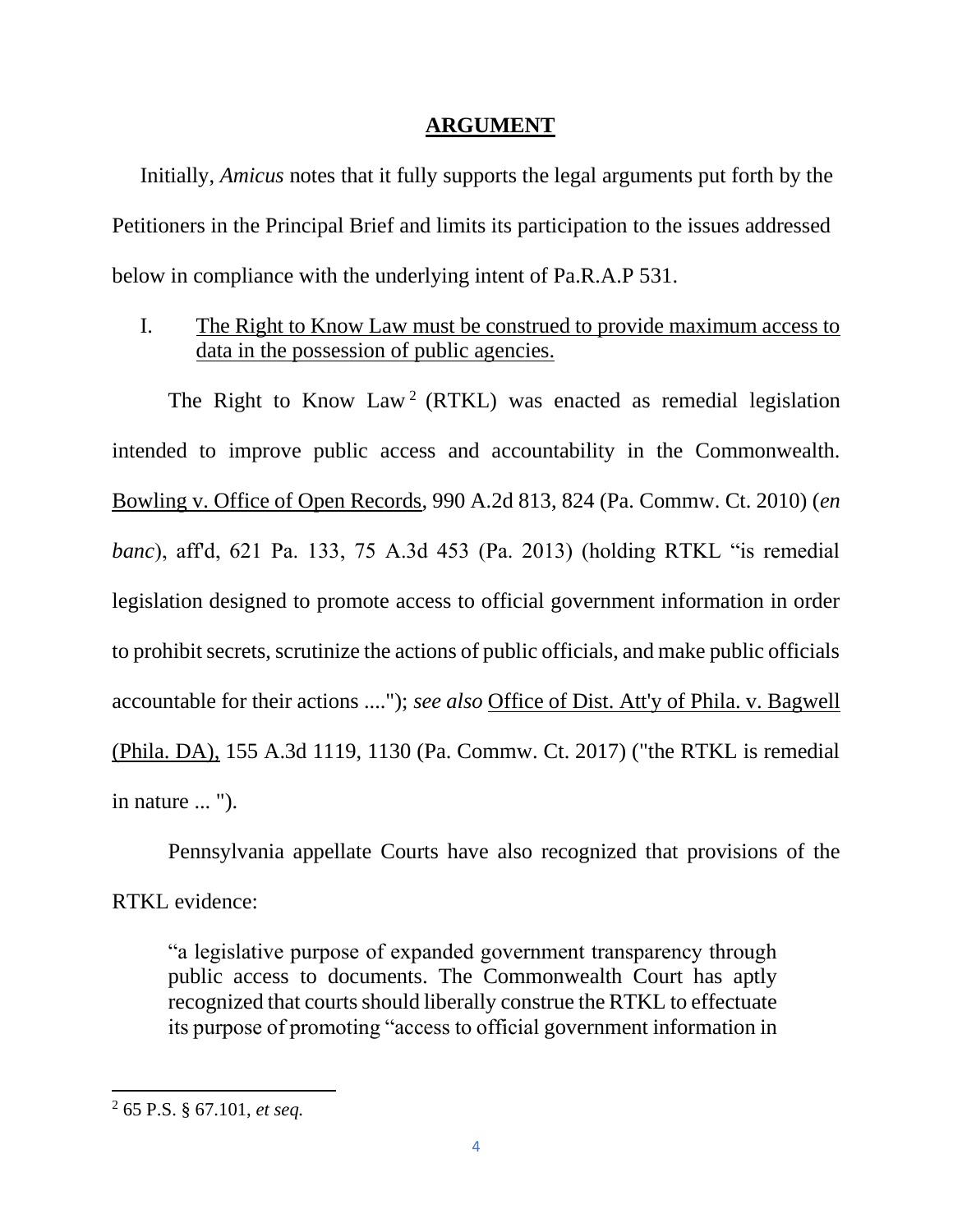order to prohibit secrets, scrutinize actions of public officials, and make public officials accountable for their actions."

Levy v. Senate of Pennsylvania, 65 A.3d 361, 381 (Pa. 2013) (*quoting* Allegheny County Dept. of Admin. Services v. A Second Chance, Inc., 13 A.3d 1025, 1034 (Pa. Cmwlth. Ct. 2011)).

In addition to the remedial scope of access generally available under the RTKL, the General Assembly also included an expanded access mechanism for aggregated data that requires public access above and beyond that which is normally available under the law. 65 P.S.  $\S$  67.708(d).<sup>3</sup> This expanded access provision illustrates the clear intent of the General Assembly to remove most of the potential obstacles to accessing data in the possession of public agencies and to affirmatively require access to aggregated data in most circumstances, including the present case.

For the aggregated data provision to maintain its expanded remedial intent, the law must be interpreted to facilitate access to raw data on influenza and pneumonia deaths in the Department of Health's (DOH) possession.

II. The information requested in this case is "aggregated data" and DOH's reliance on 708(b) exemptions is unreasonable.

<sup>&</sup>lt;sup>3</sup> This expanded access provision states that "[T]he exceptions set forth in subsection (b) shall not apply to aggregated data maintained or received by an agency, except for data protected under subsection (b)(1), (2), (3), (4) or (5)." 65 P.S.  $\S$  67.708(d).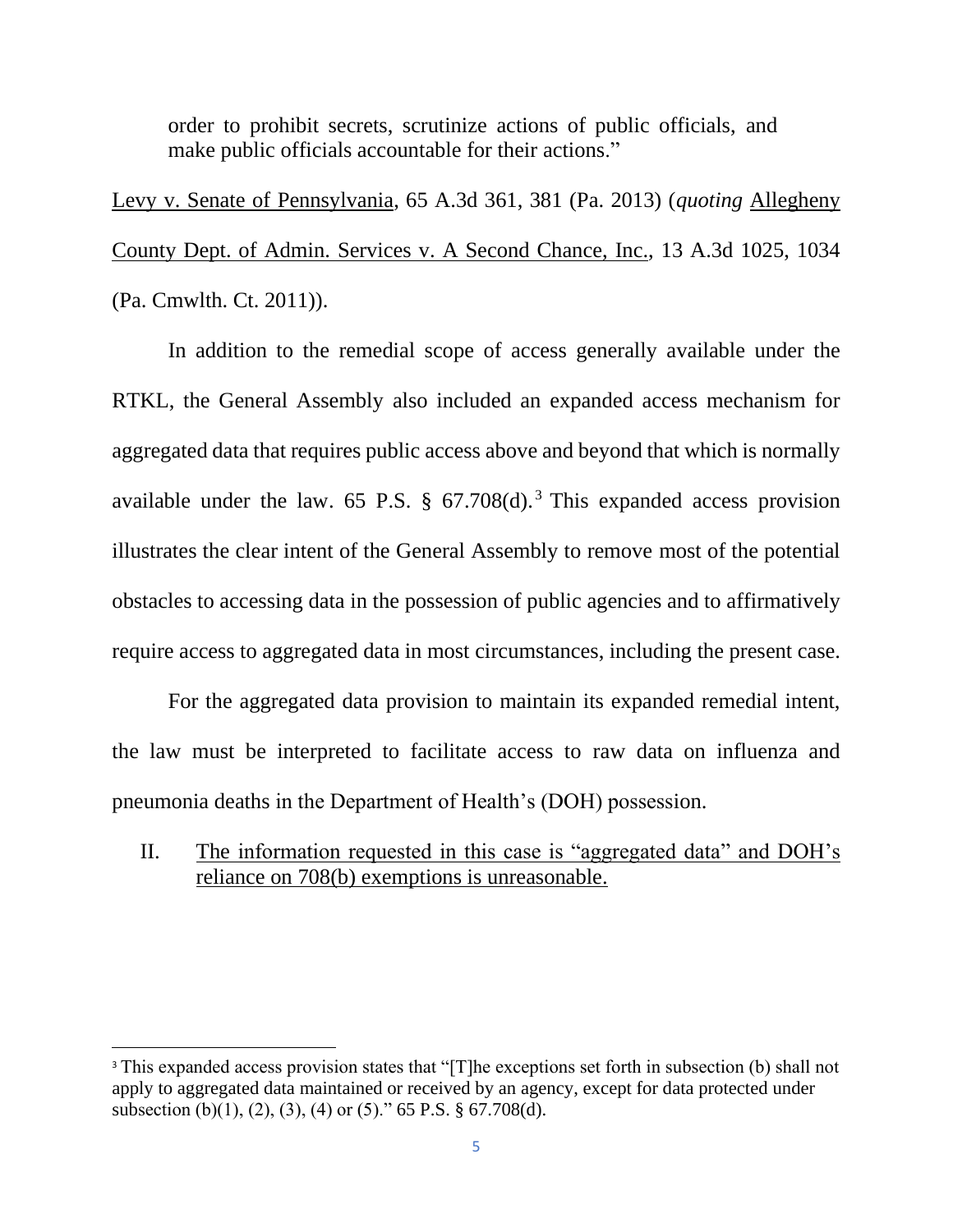DOH raises several grounds for denial, but its reliance on sections 708(b)(17), (b)(5) and (b)(6) are not based on a reasonable interpretation of the law or the language of the request.

First, the request seeks the number of pneumonia and flu deaths by county and date as reported to the Centers for Disease Control over a designated time frame. R.R. 1a. Although the request did not use the term "aggregated data" the request is clearly seeking access to such information.

"Aggregated data" is defined as "[a] tabulation of data which relate to broad classes, groups or categories so that it is not possible to distinguish the properties of individuals within those classes, groups or categories." 65 P.S. § 67.102. The number of pneumonia and influenza deaths in Pennsylvania fits squarely within this definition. It is not possible to distinguish properties of individuals within the data and the number of deaths per county in no way identifies the deceased. Additionally, this Court has recognized in the RTKL context that "providing cumulative data from which identifiers are removed allows disclosure in a form that affords sufficient confidentiality to the subjects of the disclosure." Pa. Dep't of Revenue v. Wagaman, 2021 Pa. Commw. LEXIS 162 (Cmwlth. Feb. 19, 2021) at 23 *quoting* Lyft, Inc. v. Pa. Pub. Util. Comm'n*,* 145 A.3d 1235 (Pa. Cmwlth. 2016) (*en banc*) (allowing disclosure of trip summaries as aggregate data in trade secret/customer list context).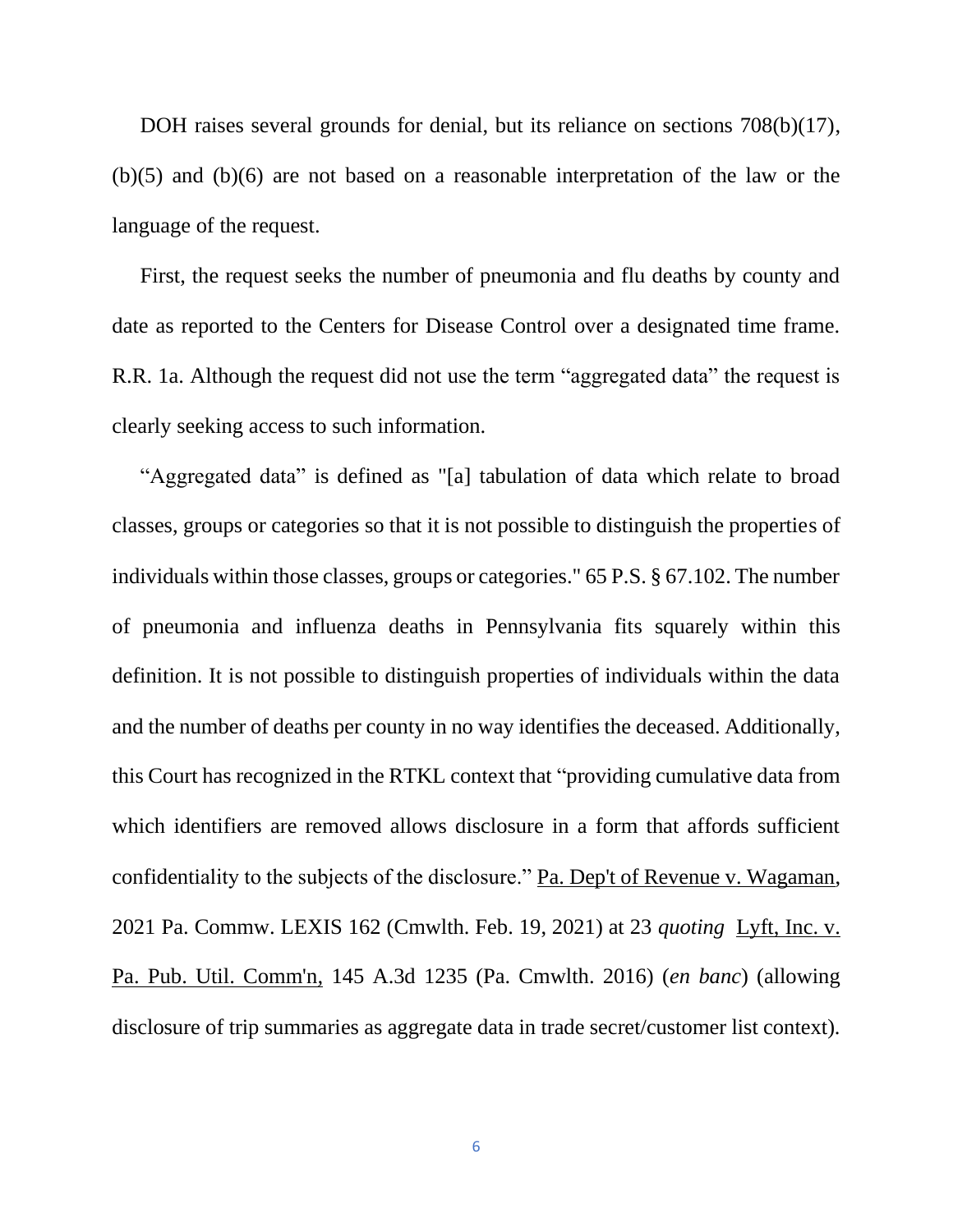Moreover, in an abundance of clarity, the Petitioner noted that the request did not seek "any personal information." R.R. 8a.

Because the requested information is "aggregated data" under the RTKL, DOH cannot rely on section  $708(b)(17)^4$ , the non-criminal investigation exemption, as a basis for denial. Section 708(d) as noted above, requires expanded access to aggregated data, and clearly states "[T]he exceptions set forth in subsection (b) *shall not apply to* aggregated data maintained or received by an agency, except for data protected under subsection (b)(1), (2), (3), (4) or (5)." 65 P.S.  $\S$  67.708(d) (emphasis added). DOH cannot apply the non-criminal investigation exemption to a request for aggregated data because section 708(d) renders it inapplicable under its plain terms. 65 P.S. § 67.708(d).

Similarly, section 708(b)(6), which applies to personal identification information<sup>5</sup> is also wholly inapplicable to aggregated data under the plain language of section 708(d). Moreover, the definition of aggregated data itself categorically

 $465$  P.S. § 67.708(b)(17)

<sup>5</sup> Section 708(b)(6) only applies to:

<sup>&</sup>quot;(A) A record containing all or part of a person's Social Security number, driver's license number, personal financial information, home, cellular or personal telephone numbers, personal e-mail addresses, employee number or other confidential personal identification number.

<sup>(</sup>B) A spouse's name, marital status or beneficiary or dependent information.

<sup>(</sup>C) The home address of a law enforcement officer or judge."

<sup>65</sup> P.S.§ 67.708(b)(6).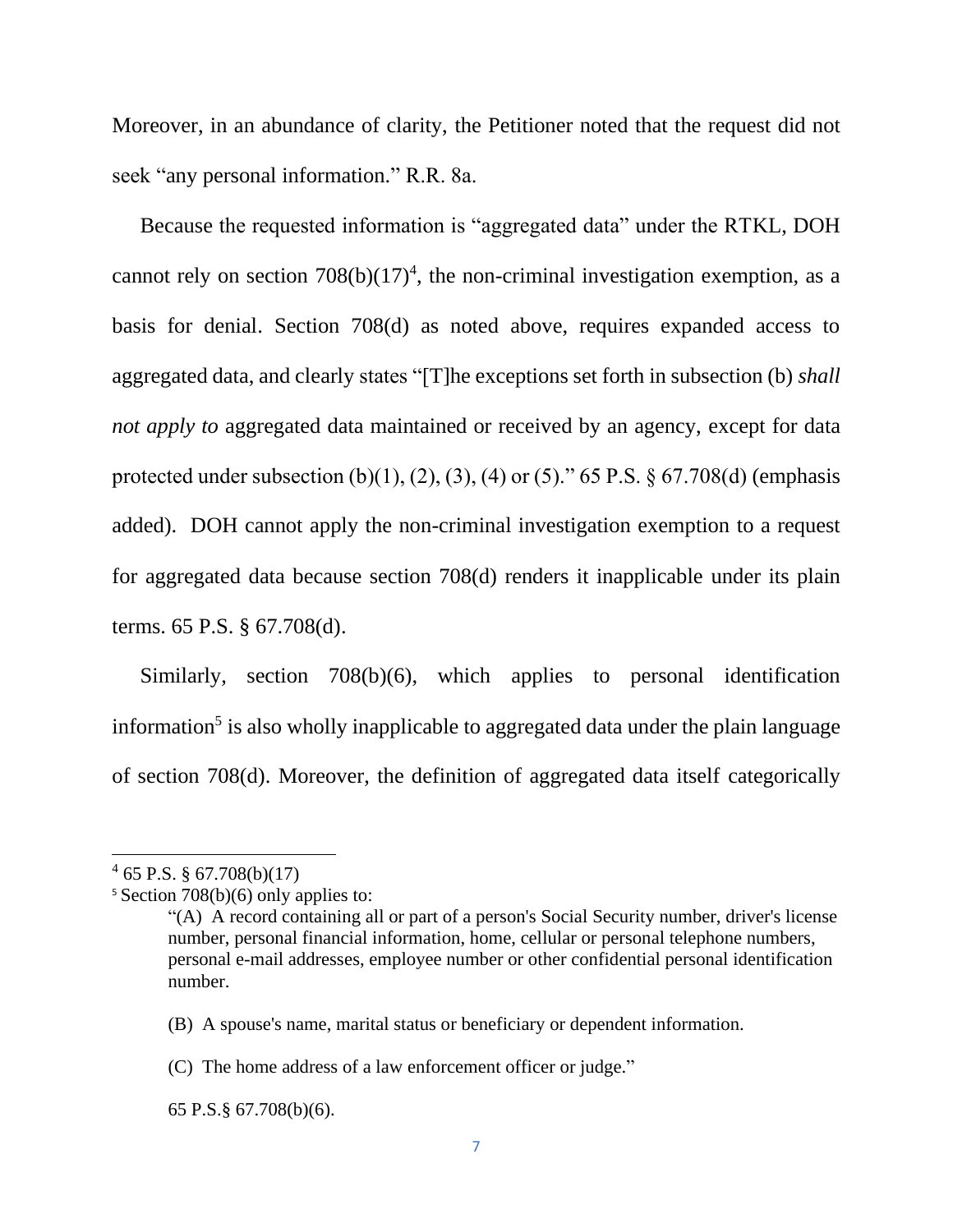excludes "properties of individuals" and cannot be construed in a manner that would allow section 708(b)(6) to apply to the records requested in this case. 65 P.S. §67.102.

Further, DOH's reliance on section 708(b)(5) is also misplaced. By its plain terms, section 708(b)(5) is limited to:

"A record of *an individual's* medical, psychiatric or psychological history or disability status, including an evaluation, consultation, prescription, diagnosis or treatment; results of tests, including drug tests; enrollment in a health care program or program designed for participation by persons with disabilities, including vocation rehabilitation, workers' compensation and unemployment compensation; or related information that would disclose *individually identifiable* health information.

65 P.S. § 67.708(b)(5)(emphasis added).

This exemption only applies to records that would disclose "an individual's" medical record or "individually identifiable health information." Id. Again, the raw number of flu and pneumonia deaths does not trigger the exemption because it does not disclose an individual's medical record nor does it disclose health information for any identifiable individual.

Finally, it is worth noting that DOH's reliance on these exemptions is inconsistent with the plain letter and intent of the RTKL and amounts to an unreasonable interpretation. As remedial legislation, the RTKL exemptions must be narrowly construed. Bowling v. Office of Open Records, 990 A.2d 813 (Pa. Cmwlth. 2010). Despite this requirement, DOH's position does the opposite by seeking expansive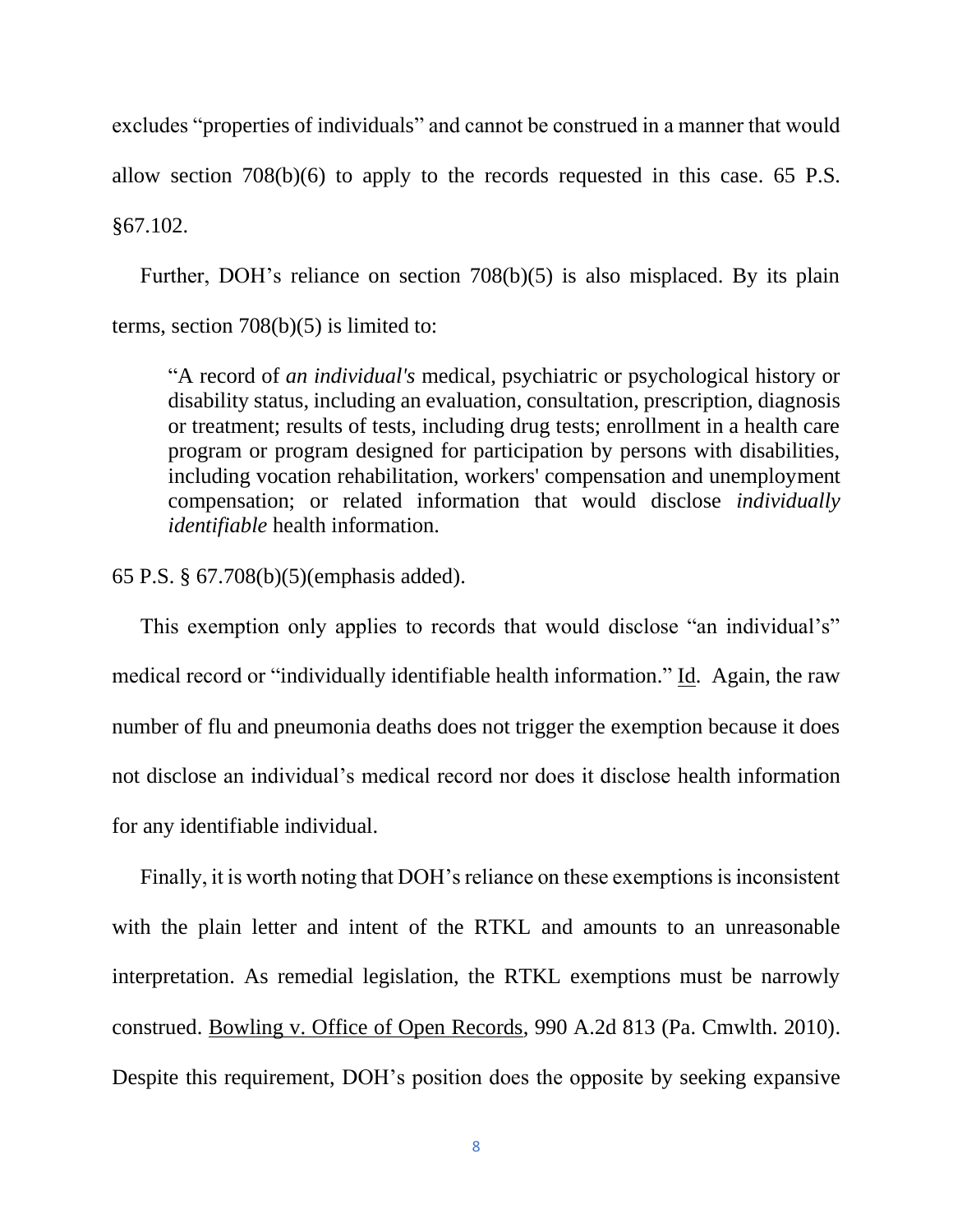interpretations of RTKL exemptions that would negate the plain, limiting terms of the law and erect unjustifiable barriers to access. An agency's response must be firmly grounded in the presumption of access enshrined as the cornerstone of the law to avoid unwarranted limits on public access and accountability for basic agency function. DOH's construal of and reliance on these exemptions is not based on a reasonable interpretation of the request itself or the law.

## III. The RTKL requires agencies to provide records in the manner in which they exist.

The law is clear that "[A] 'record' subject to disclosure under the RTKL includes information *regardless of form*." Commonwealth v. Cole, 52 A.3d 541, 547(Pa. Cmwlth. 2012) (emphasis added); see also Kutztown Univ. of Pa. v. Bollinger, 217 A.3d 931, 2019 Pa. Commw. Unpub. LEXIS 521, 2019 WL 4390513. Moreover, while section 705 of the RTKL "excuses an agency from creating a new record or reorganizing existing records," "[a]n agency need only provide the information *in the manner in which it currently exists*..." Cole at 547 (emphasis added). This Court has held that "while an agency is not required to compile information in a certain way, the information contained in databases that is subject to disclosure under the [RTKL] must simply be provided to request[ers] in the same format that it would be available to agency personnel." Cole at 549 & n.12.

DOH gathers information about deaths and uses that information for various purposes, including supplying death data daily to the CDC. R.R. 33a. The Petitioner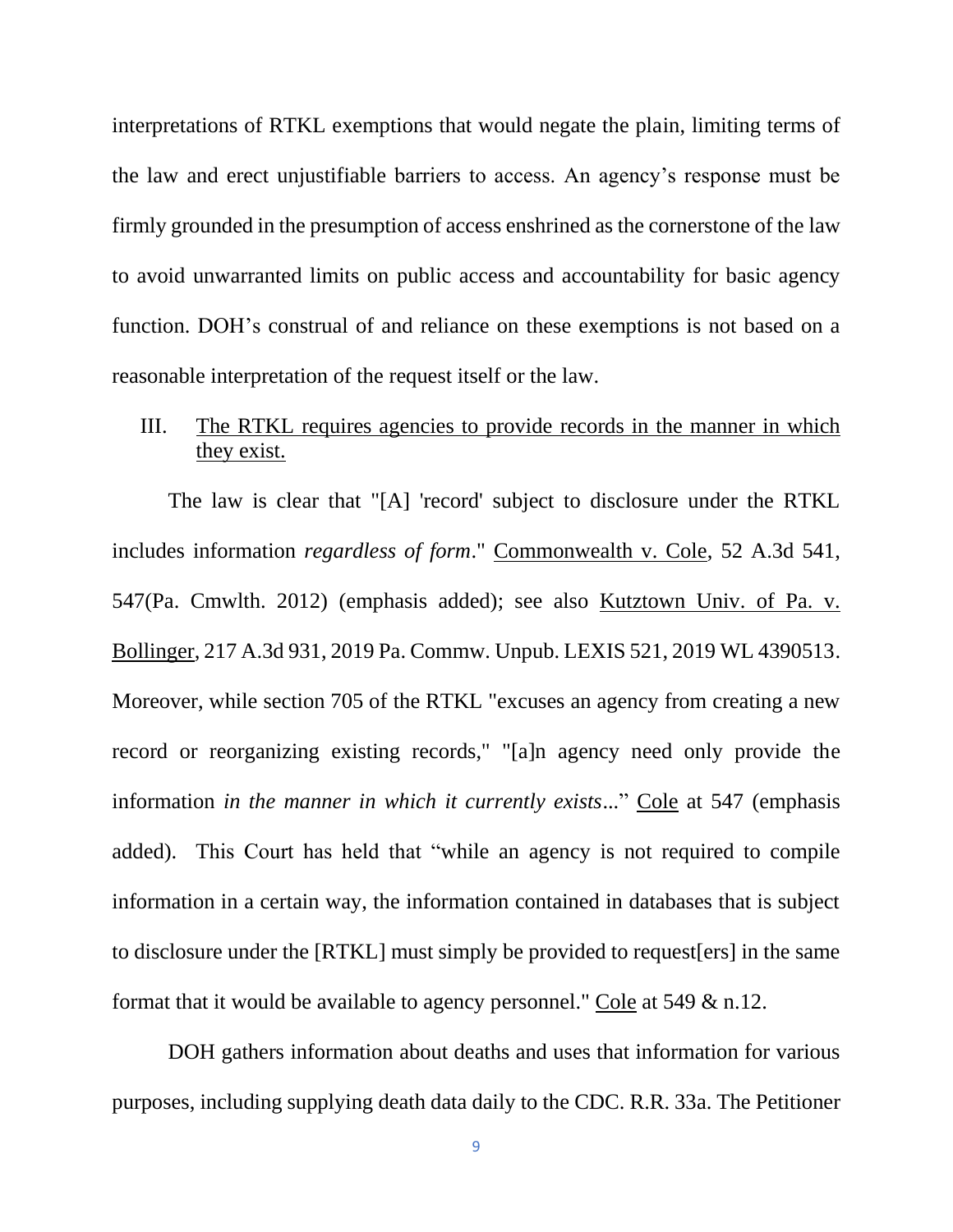expressly sought access to the pneumonia and flu death data provided to the CDC. The fact that DOH uses this raw data for other purposes is largely irrelevant. The data DOH gathers from various sources and provides to the CDC must be made available to the Petitioner in the same form in which it is available to DOH personnel.

Moreover, DOH's reliance on application of ICD-10 codes and its later use of the data as part of EDDIE system as a basis for denial ignores the foundational requirement of the law. The data becomes presumptively public when it comes into the possession, custody or control of the DOH, and the law requires public access in the absence of an applicable exemption or affirmative confidentiality requirement in other law. 65 P.S. § 67.305. It bears noting that the burden of proving an exemption to disclosure falls squarely on the agency. Pa. Dep't of Revenue v. Wagaman, 2021 Pa. Commw. LEXIS 162, at 10 (Cmwlth. Feb. 19, 2021) *citing* Jones v. Off. of Open Records, 993 A.2d 339 (Pa. Cmwlth. 2010). As explored more fully above, the RTKL does not provide an applicable exemption and DOH has not met the burden of proof imposed by law.

Additionally, the Petitioner's referral to the EDDIE system<sup>6</sup> on appeal cannot be interpreted as limiting the request to information available within the EDDIE framework. This Court has held when "a Petitioner suggests a format or provides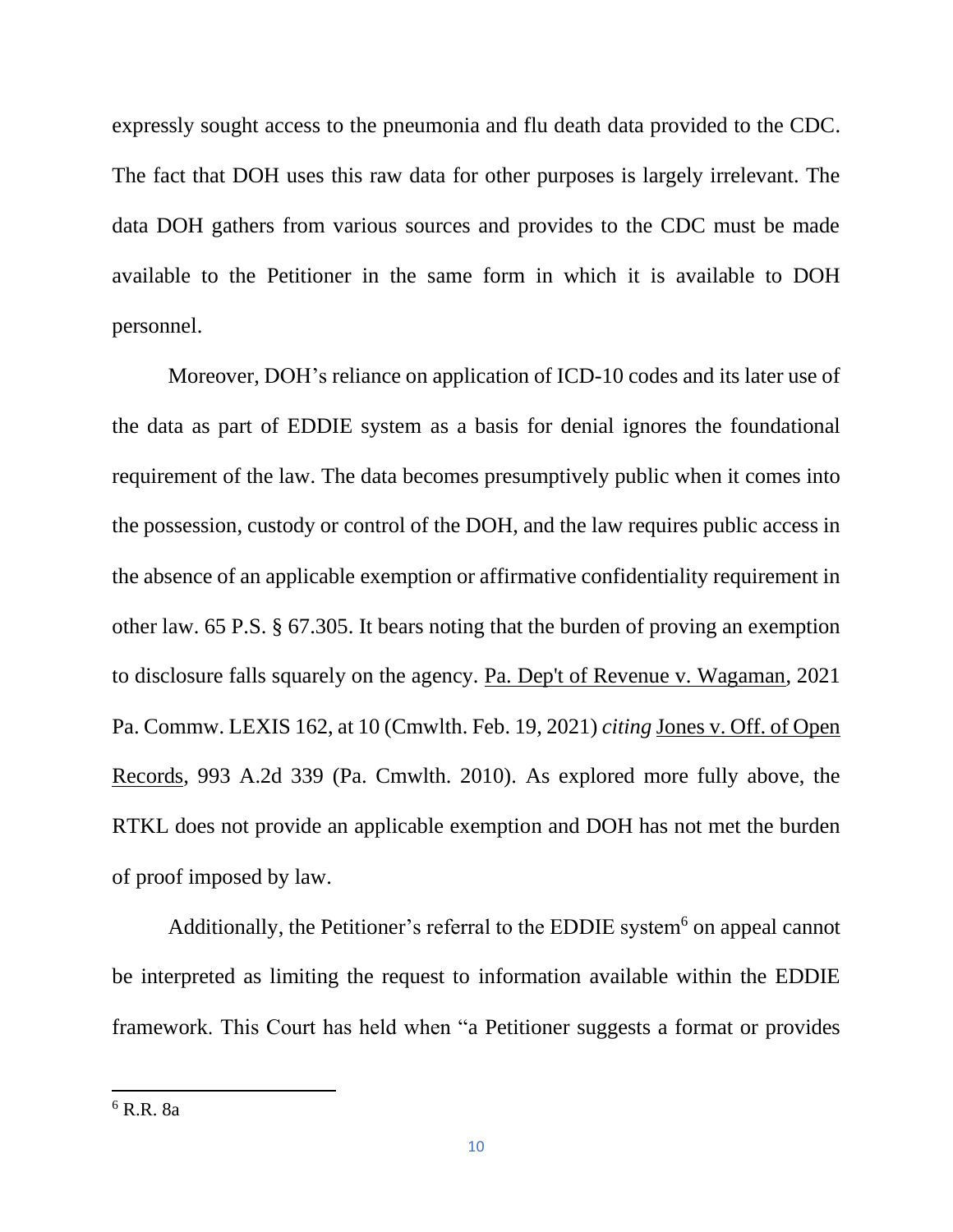examples of the records sought in a certain format" it "does not mean that a Petitioner seeks special compilation." Gingrich v. Pa. Game Comm'n, 2012 Pa. Commw. Unpub. LEXIS 38 (Cmwlth. Jan. 12, 2012). Further, Petitioners "may provide suggestions or examples in order to better inform an agency about the information requested…" Id. The Petitioner's reference to the EDDIE system was purely illustrative and cannot be used to narrow the request or limit DOH's responsibilities under the law.

Further, the data does not trigger confidentiality provisions in other law, including the Vital Statistics Law (VSL). 35 P.S. §§ 450.804-450.806. Raw death data sought in this case is purely factual and distinct from records from which it is culled and into which it is incorporated under the VSL. For example, when a doctor reports a flu death, the fact that there was a flu death becomes a raw number, and it remains separate and distinct from the specific records from whence it was divined or into which it has been or will be compiled. The request only seeks access to the raw data DOH extracts from various sources and provides to the CDC, it does not seek access to specific records DOH creates with raw data or the comprehensive records from which it is derived.

IV. The Court should expand the record or remand the case to the Office of Open Records for further evidentiary proceedings.

With regard to confidentiality provisions in other law and the evidence that must be analyzed, this case is similar to the dispute recently resolved by this Court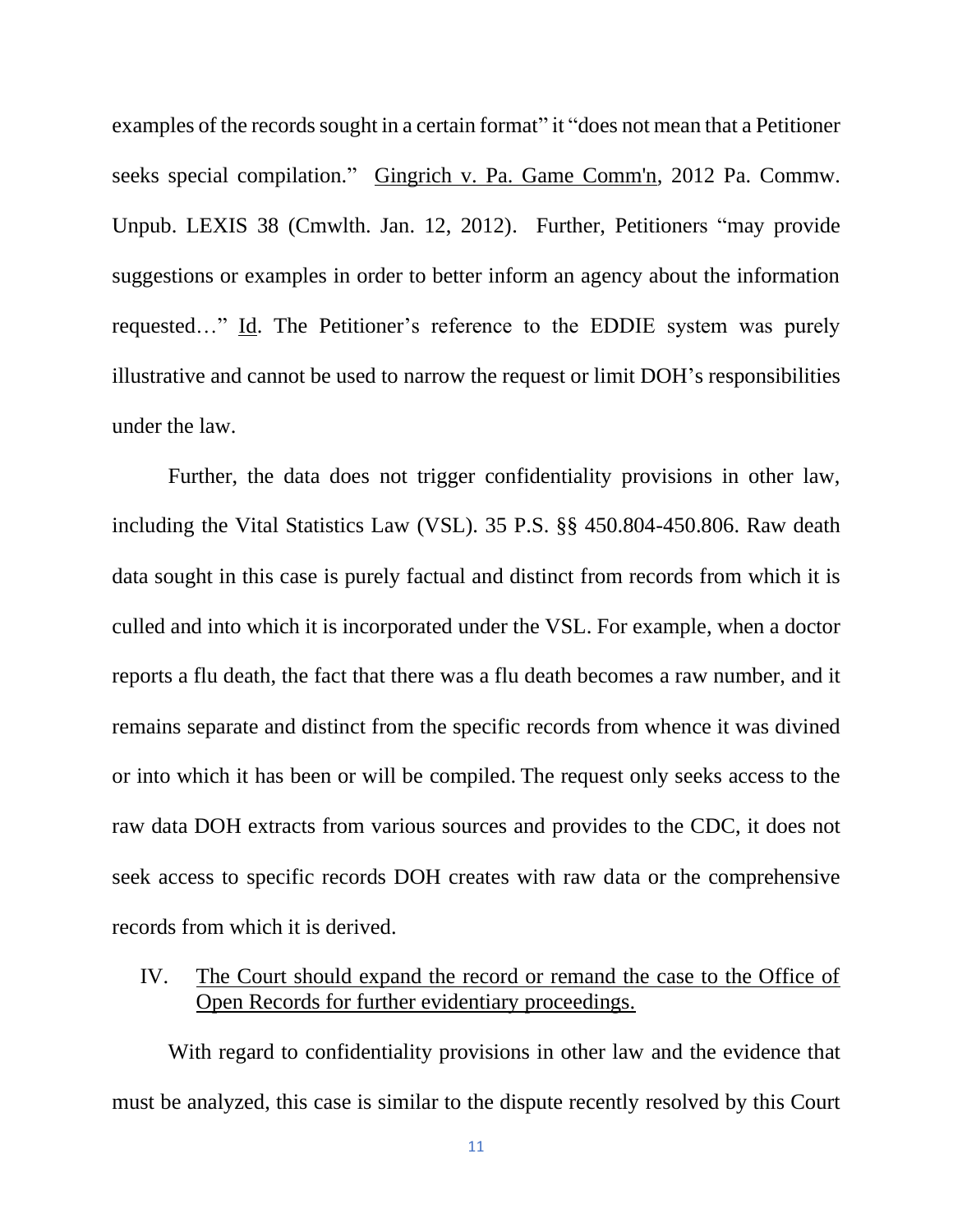in Pa. Dep't of Revenue v. Wagaman, 2021 Pa. Commw. LEXIS 162 (Cmwlth. Feb. 19, 2021). In Wagaman, this Court granted access to cumulative tax revenue records broken down by type of tax, showing tax totals for each type of tax in the Allentown Neighborhood Improvement Zone (NIZ). The Department of Revenue had denied access to this information based on broad confidentiality provisions found in the Fiscal and Tax Codes<sup>7</sup> which are similar to the broad confidentiality provisions in the Vital Statistics Law. See 72 P.S. §731 (The Fiscal Code); *see also* Sections 274, 353(f) and 408(b) of the Tax Code, 72 P.S. §§7274, 753(f) and 7408(b). In evaluating broad confidentiality provisions and granting access, this Court noted that "[A]scertaining the type of information at issue is essential to analyzing its public or exempt status under the RTKL." Wagaman at 11. Amicus respectfully suggests that such a detailed analysis of the information in this case has not occurred.

For example, DOH states that "the data is not broken down by county *or disease* until it is entered into the EDDIE system" and therefore cannot be provided outside the disclosure timeframes under the EDDIE system. R.R. 33a-34a (emphasis added). This statement is belied by the fact that raw death data DOH provides to the

 $<sup>7</sup>$  The various provisions of the Tax and Fiscal Code cited by the Department of Revenue say</sup> contain essentially the same broad confidentiality provision:

<sup>&</sup>quot;Any information gained . . . as a result of any returns, investigations, hearings or verifications required or authorized under the statutes of the Commonwealth imposing taxes or . . . providing for [their] collection. . . shall be confidential except for official purposes . . . ."

Wagaman at 16.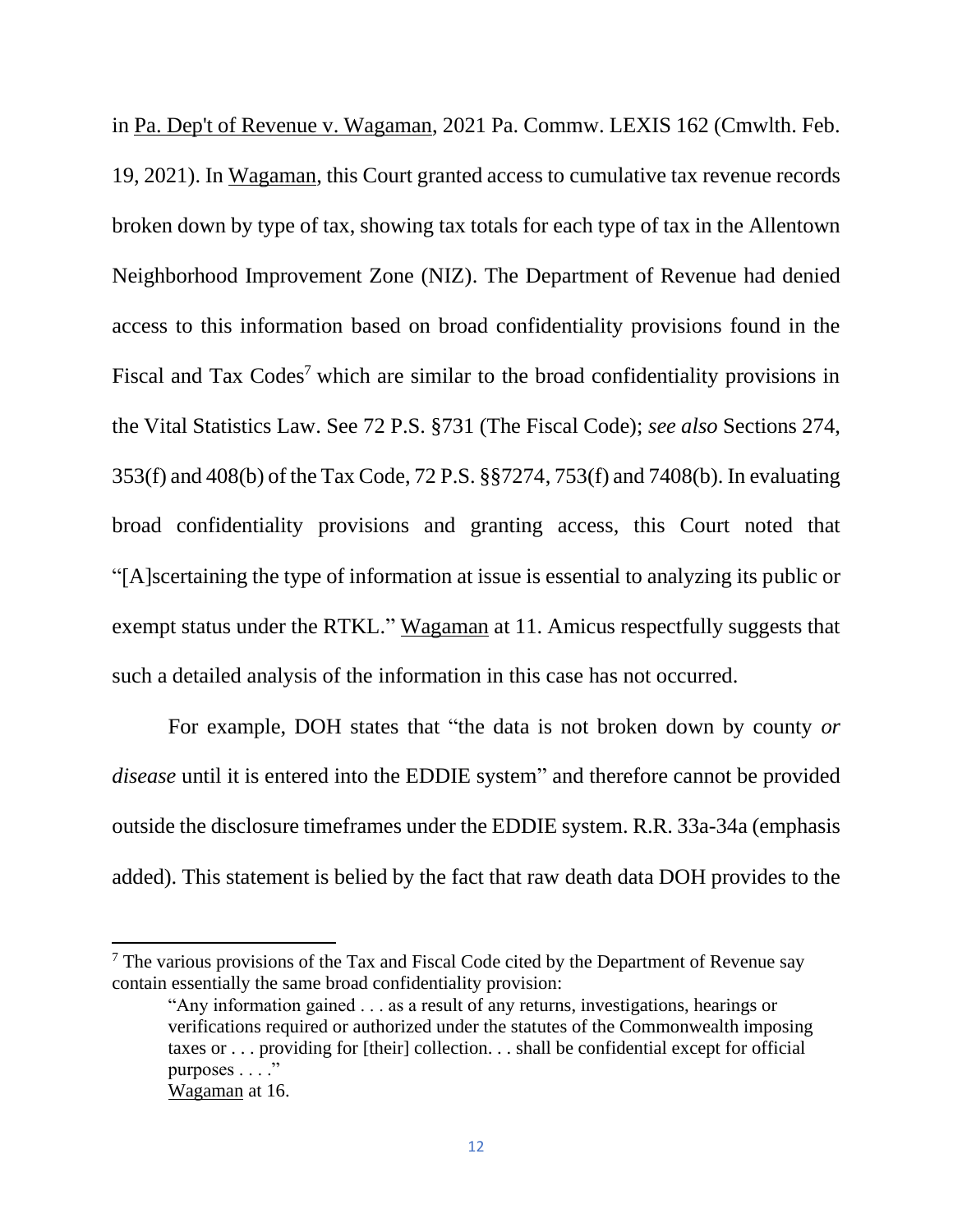CDC every day contains information about specific causes of death. A cursory review of the CDC website reveals that the data contains discernable pneumonia and flu death counts and the CDC website updates this information on a weekly basis.<sup>8</sup> It is illogical to suggest that data provided to and made public by the CDC is nonpublic from the Pennsylvania agency that supplied it. This inconsistency also illustrates a fundamental flaw in the record that should be explored so that the Petitioner and the Court can fully and accurately ascertain the nature of the records.

Finally, based on the above inconsistency, it is not clear how pneumonia and flu death data is organized in the daily CDC data or whether there is a means to distinguish it by county or date. But the CDC website makes clear that information responsive to the request, i.e. pneumonia and flu death data, is provided by DOH. Similarly, it is not clear whether the requested data is comingled with non-responsive data as DOH suggests, but that does not permit DOH to deny access. As the Office of Open Records has noted repeatedly, there is no exemption under the RTKL which permits an agency to deny access to public information in a responsive record simply because the information is non-responsive. See e.g. Hoyer v. York County, OOR Dkt. AP 2019-1692, 2019 PA O.O.R.D. LEXIS 1387; *see also* Kerr v. North Huntingdon Twp., OOR Dkt. AP 2014-1080, 2014 PA O.O.R.D. LEXIS 1031. The fact that pneumonia and flu death data may be comingled with non-responsive public

<sup>&</sup>lt;sup>8</sup> See [https://gis.cdc.gov/grasp/fluview/fluportaldashboard.html,](https://gis.cdc.gov/grasp/fluview/fluportaldashboard.html) last visited March 13, 2021.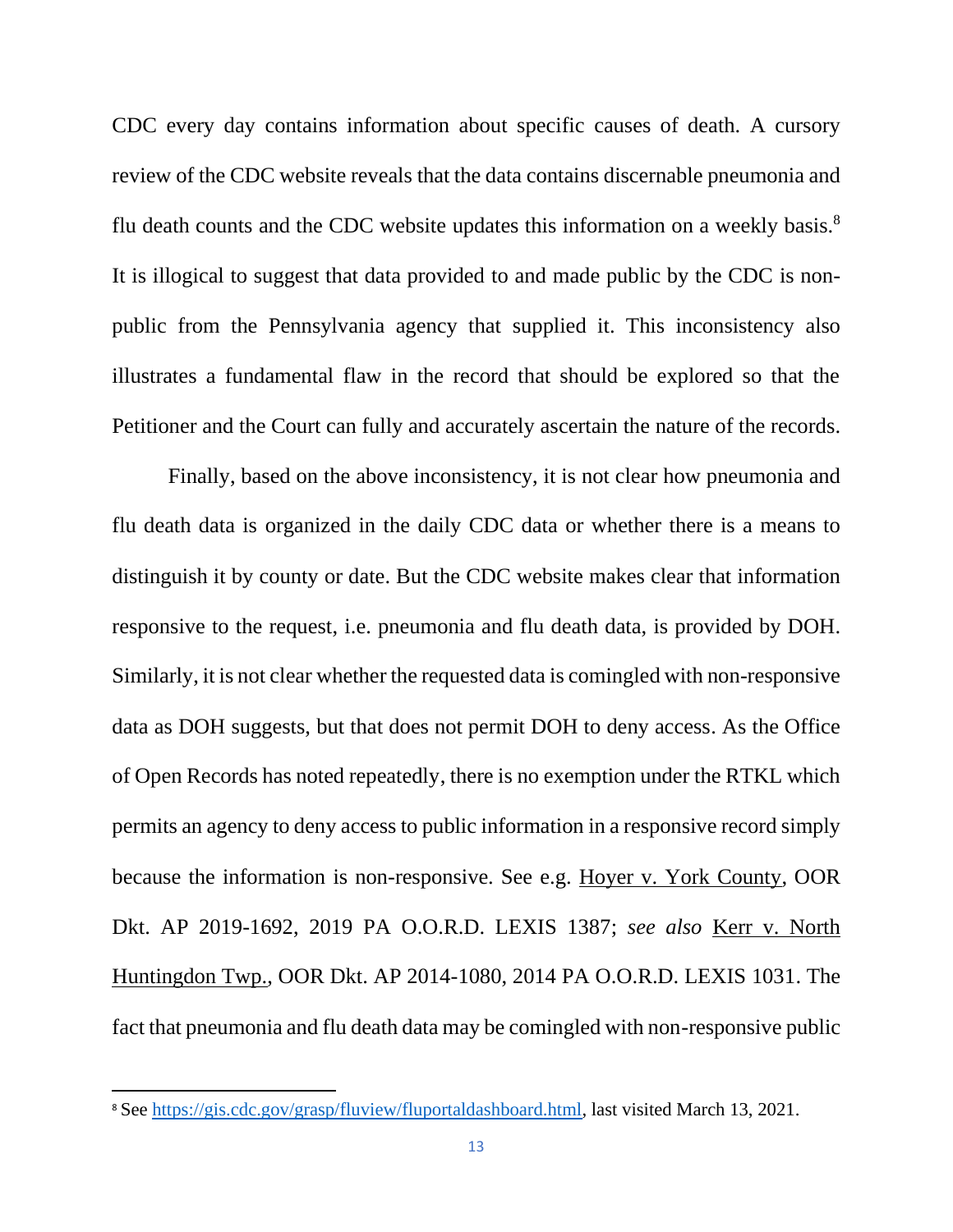data, or that the data may be difficult to distinguish into categories, does not render it non-public. DOH must provide access to the information "in the same format that it would be available to agency personnel" and allow the Petitioner to review it. Cole, *supra* at 549.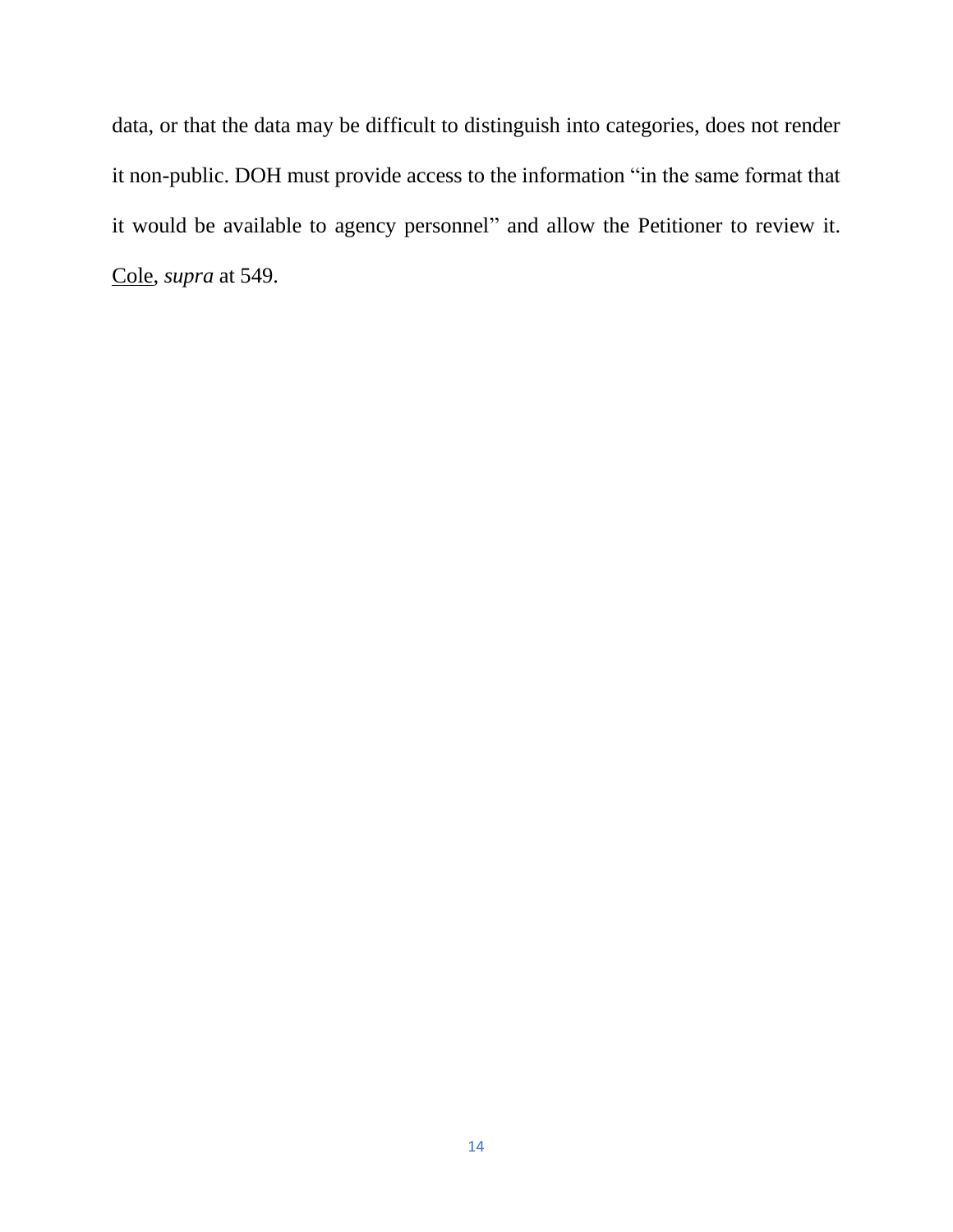#### **CONCLUSION**

For all the foregoing reasons, *Amicus Curiae* respectfully ask the Court to REVERSE the OOR's September 18, 2020 Final Determination; or, in the alternative, allow Petitioners to supplement the record before this Honorable Court; or, in the alternative, remand the matter to the OOR for a full evidentiary hearing.

Respectfully submitted,

/s/*Melissa Bevan Melewsky*

Melissa Bevan Melewsky PA ID No. 91886 Pennsylvania NewsMedia Association 3899 North Front Street Harrisburg, PA 17110 (717) 703-3048 (717) 703-3001 (fax) MelissaM@pa-news.org

**Dated: March 15, 2021** *Counsel for Amicus Curiae*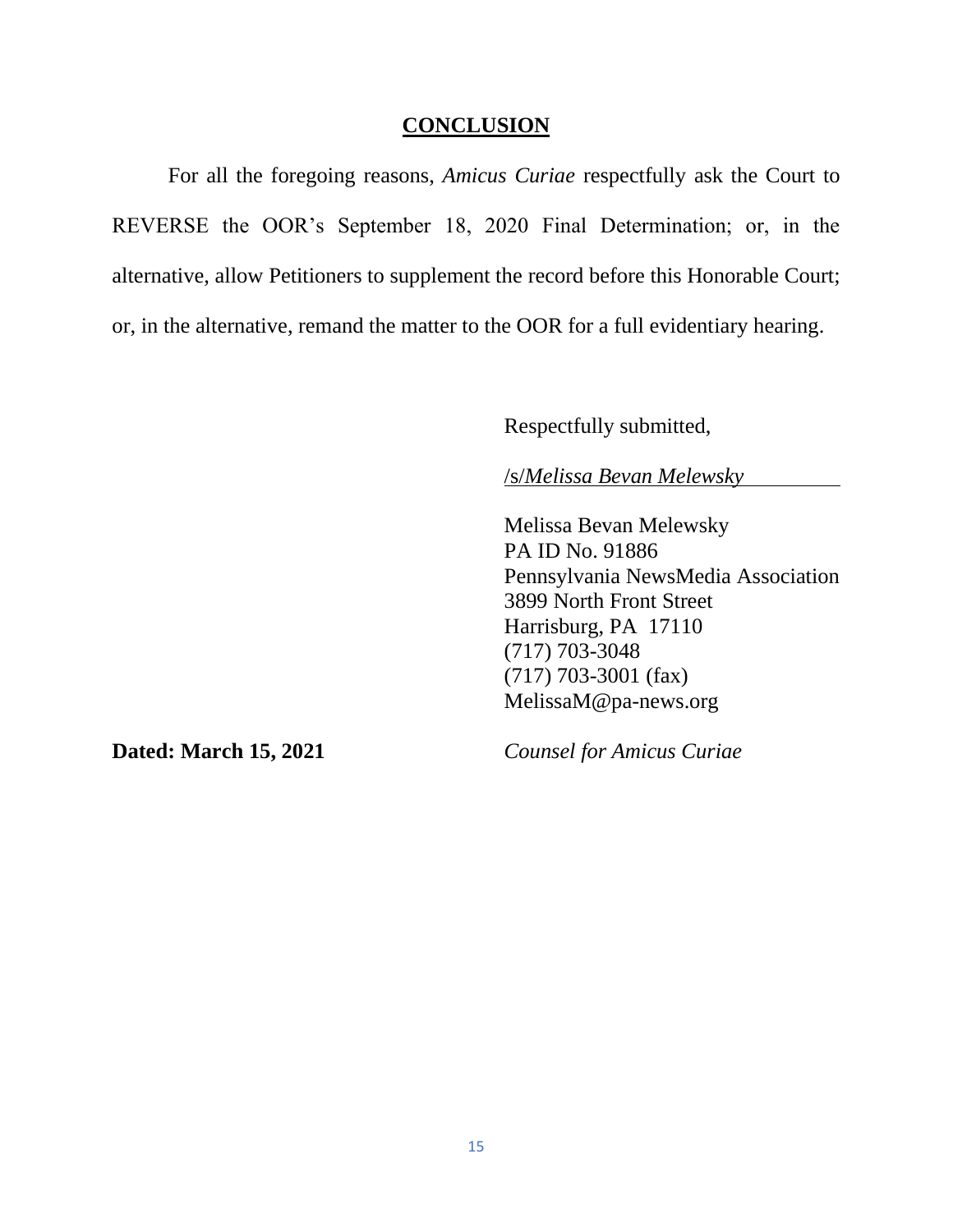## **CERTIFICATE OF COMPLIANCE**

I hereby certify that this filing complies with the word count limit set forth in Pennsylvania Rule of Appellate Procedure 2135(a)(1). Based on the Microsoft Word program word count function, the body of the brief contains less than 3,300 words.

/s/*Melissa Bevan Melewsky*

**Melissa Bevan Melewsky** 

PA ID No. 91886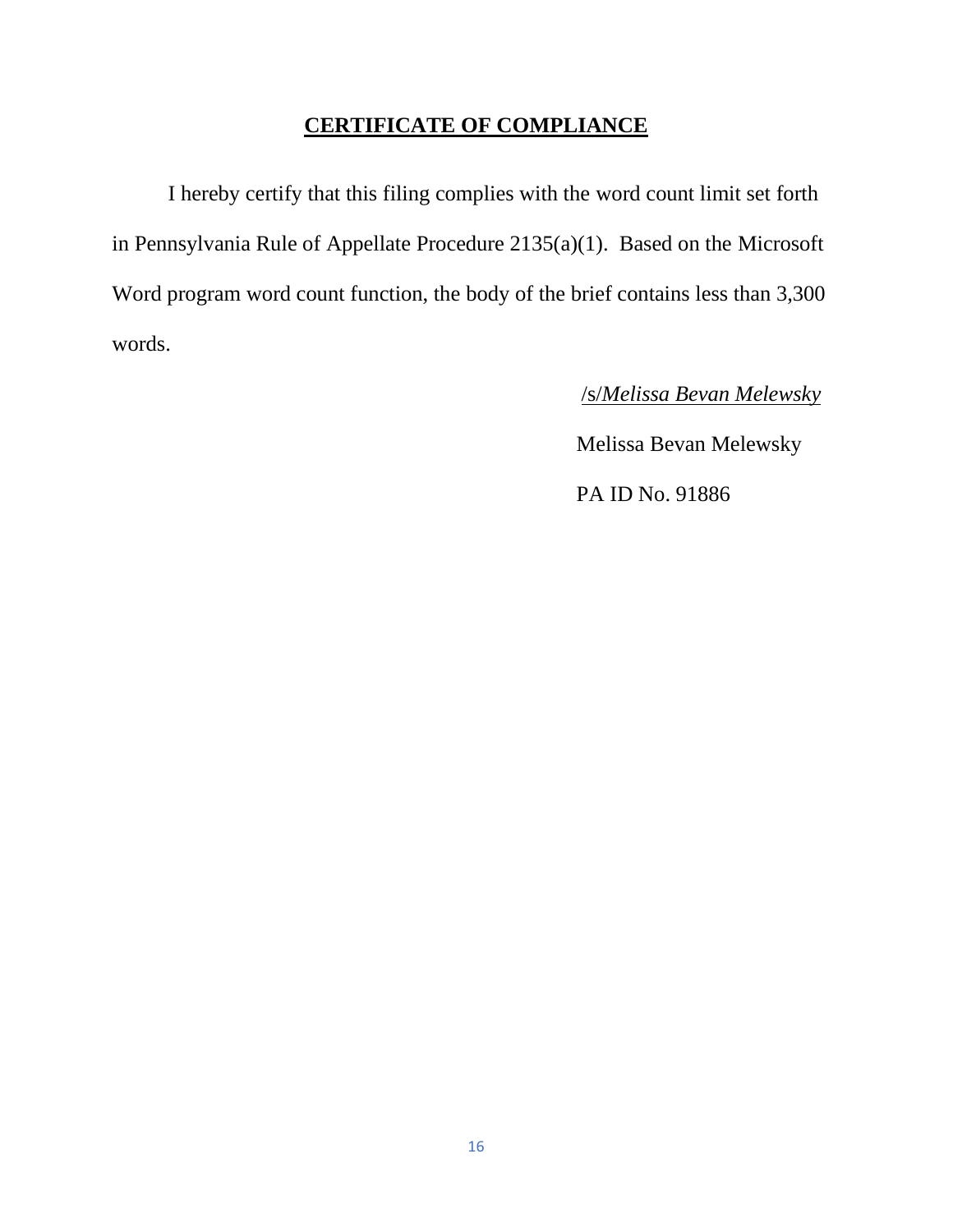## **CERTIFICATE OF COMPLIANCE**

I hereby certify that the foregoing Amicus Brief complies with the provisions of the *Public Access Policy of the Unified Judicial System of Pennsylvania: Case Records of the Appellate and Trial Courts* that require filing confidential information and documents differently than non-confidential information and documents.

/s/*Melissa Bevan Melewsky*

**Melissa Bevan Melewsky** 

PA ID No. 91886